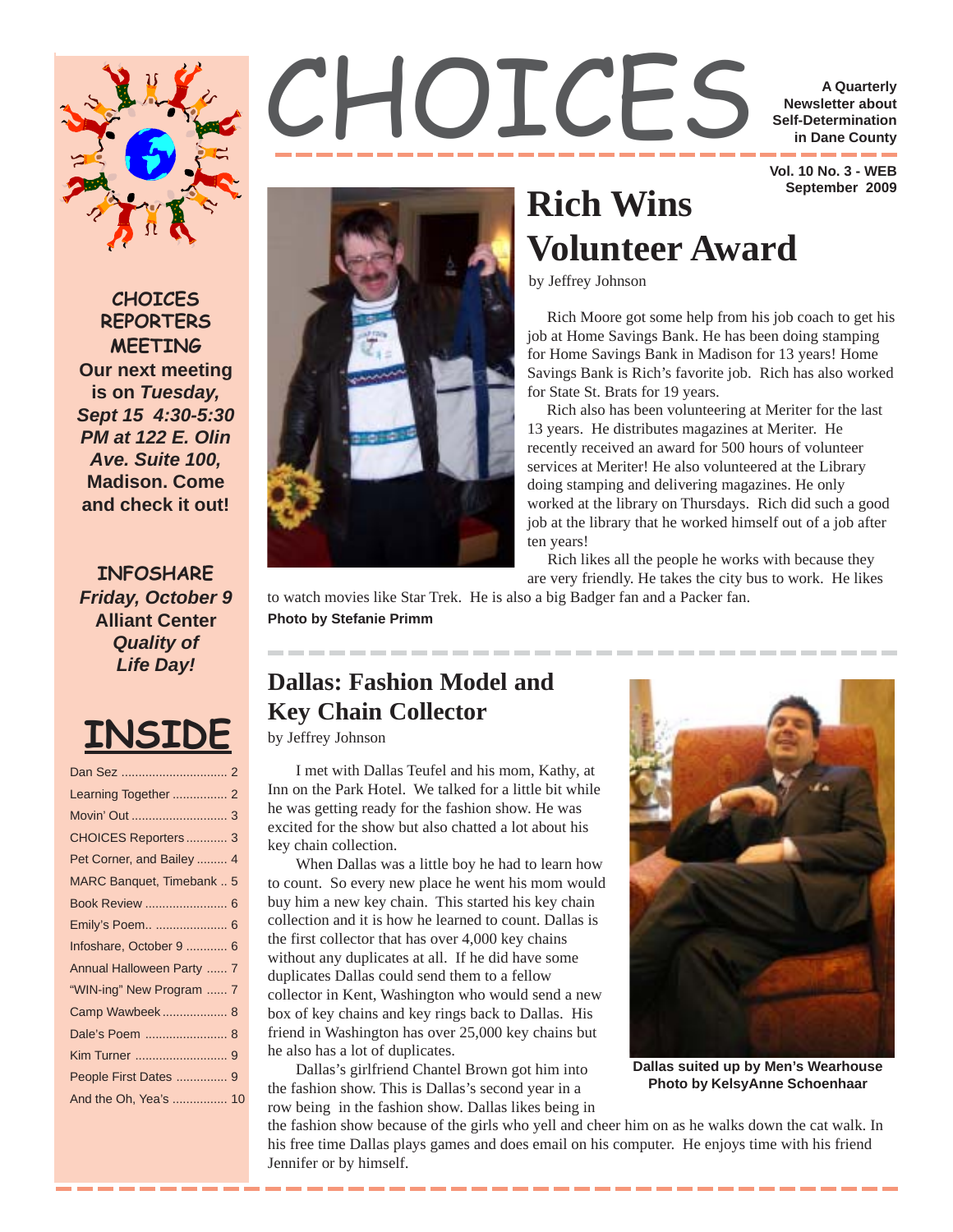

*Dan Rossiter is the Manager of Developmental Disabilities Services at Dane County Human Services*



I see there is an article about Howard Mandeville and Movin' Out. It just so happens that as soon as I finish this article, I'm on my way to celebrate another Movin' Out project they recently finished. Movin' Out bought a side-by-side home and completely renovated it inside and out and from the foundation to the roof. They transformed the yard so it now includes a rain garden and enclosed dog run. They do great work.

 Can you believe summer is almost over. That means fall is just around the corner and that's the beginning of the Budget talks for 2010. As you all know, these are difficult money times…nobody has enough of it. And the County isn't much different. So it looks like 2010 will be another

difficult year, with another round of cuts. Dang. We won't know what is being recommended till the end of the month, so there's not much more to say about it now.

 And there isn't anything new from Dane County, on what the State calls Long-Term Care Reform. That is the change the State is making, where people with disabilities will have a chance to choose the type of support program they want in the future. One is called Family Care and the other is called Include Respect, I Self-Direct, or IRIS for short. As the County gets closer to making a decision, you'll hear a lot more about it.

 In the mean time, whaddaya say we just enjoy the rest of the summer.

# NEW! Learning Together Series

# TD CRAFFS WORKSHOP

Instructor: Mary Ellen Rieland

Location: Waisman Center Outreach: 122 E. Olin Ave., Ste. 100 Registration Fee: \$5 per person (includes materials) To Register, call: (608) 265-9440 ext. 440 Email: comm.training@waisman.wisc.edu Dates and Time: Tuesdays 1:00 - 3:00 PM on the following days: September 22 | October 27 | November 17 | December 15

#### SEPTEMBER 22

### GETTING READY FOR HALLOWEEN

We will be using paint, paint brushes, glue sticks, and maybe small craft scissors. All skill levels are encouraged to join us.

#### ABOUT MARY ELLEN:

I am so excited to be able to do some craft classes with you. I have worked with all kinds of arts and crafts. I do rubber stamping, sewing, knitting, crocheting, quilting, beads, and the list keeps going. If you something special you would like to make, let me know and I am sure we can do it!!

Descriptions for future monthly classes will be sent out at a later time.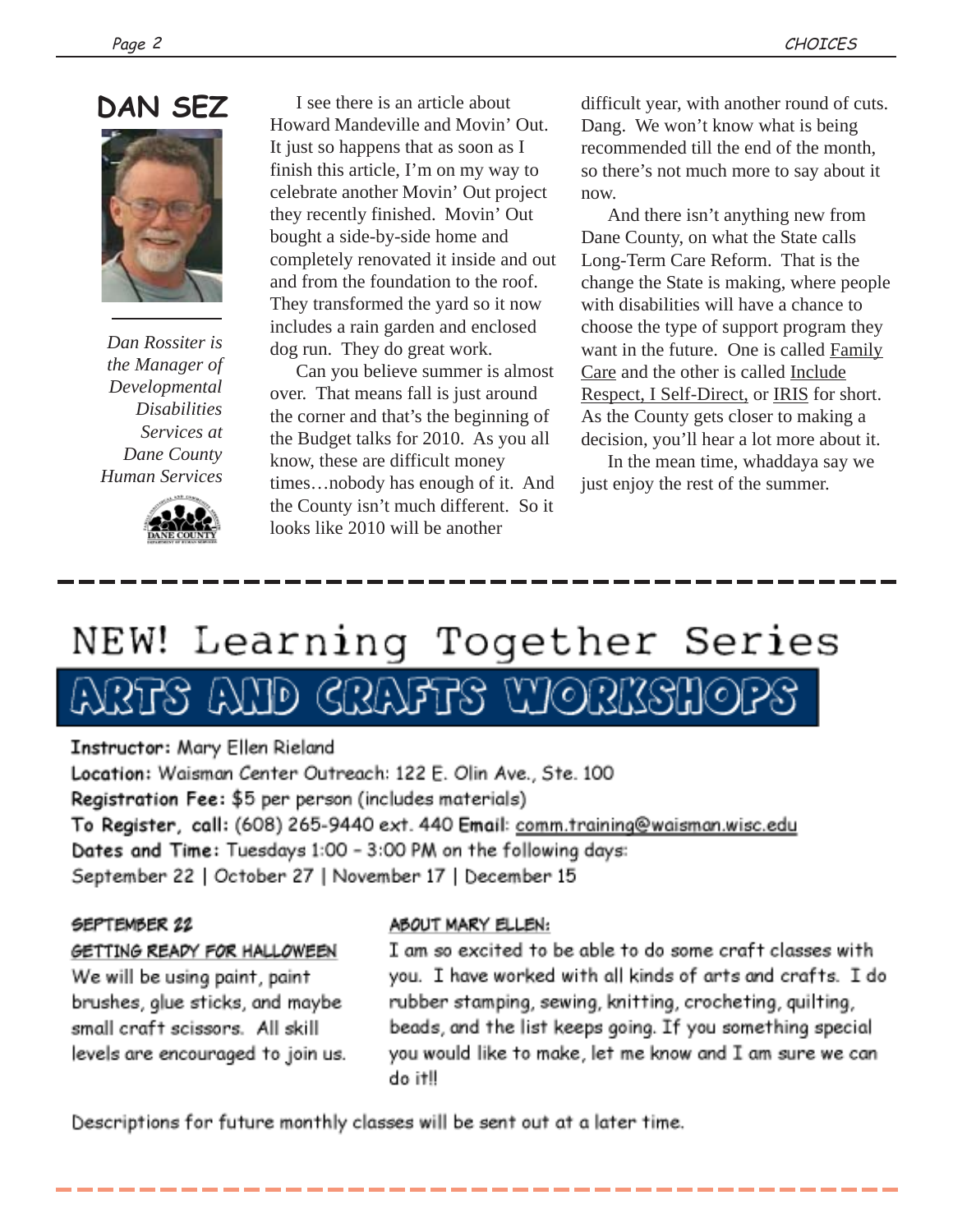

### **Interview with Howard Mandeville**

by Catherine E. Clodius

I had the pleasure and honor of sitting down and asking Howard Mandeville some questions about Movin' Out.

I asked Howard what his background was and how he came to Movin' Out and I was told that he has been at Movin' Out for 4 ½ years and previously worked for the DD Council. While Howard was at the DD Council he became very interested in the housing of individuals with disabilities and he joined the board of Directors for Movin' Out.

I next asked about his experience at Movin' Out and how

it has been going and he told me that he has been most impressed with the staff and that Movin' Out has achieved significant successes so far. Movin' Out has helped more than 1,000 people to purchase homes.

I next asked what the criteria for the grant that was given to Movin' Out to purchase and fix up several units at Stonebridge Condominiums so that the ladies of CLC's Valley View program would have a nice new home. Howard said-that Movin' Out wanted safe, accessible, well integrated housing and that there would be a good plan for providing services to people with disabilities.

I mentioned to Howard that I knew that other organizations were up for the same grant that was given to Movin' Out. He said it was because we had a good collaboration plan with Dane County Human

Services and CLC for the project and it was very cost effective for Human Services and the tenants who will live in the new housing that Movin' Out received the high score.

My last question was do you see more rental homes being developed with Movin' Out help and was told Movin' Out will continue to purchase small properties of 1-2 units each in the Madison area. Movin' Out has lots of info at its web site, www.movin-out.org.

The ladies of Community Living Connections Valley View program are looking forward to moving to Stonebridge Condos on the east side of Madison in the fall.

### **June CHOICES Reporter Meeting**

by Cindy Wegner

A June meeting was held for the reporters of Choices. We talked about writing articles for our neighborhood newsletters. For example, I live in the Tenney-Lapham neighborhood and



**photo by Stefanie Primm**

Dora could write something for the Northside News. We talked about the reporters writing articles about their own hobbies and interests.

There is a Choices reporter meeting for every issue of Choices. **If you are a reporter, or are interested in becoming a reporter, please attend our next meeting on Tuesday, September 15, 4:30-5:30 at 122 E. Olin Ave. Suite 100, the Choices office. Cindy Wegner Cincerns Cindy Wegner Cindy Wegner Cindy Wegner Cindy Wegner Cindy Wegner Cindy Wegner Cindy Wegner Cindy Wegner Cindy Wegner Cindy Wegner Cindy Wegner Cindy Wegner Cindy Wegner**

### **My First Year as a Choices Reporter**

by Catherine E. Clodius

I first of all want to say a very big and warm thank you to Stefanie Primm for having made this writing for the newsletter happen. I have really enjoyed meeting all of my "new best friends." I interviewed Eric Miller and Suzanne Hanson, along with Dan Rossiter of Dane Country Human Services and Paul White of the Waisman Center along with Nan Cline who puts this newsletter together.

My next big article will be about the major move that I will be making along with my friends from the CLC Valley View Apartments later this fall into new condos. I don't want to give away too much information just yet but be looking forward to my article later this year or early next year. So please keep your eyes about this exciting article.

I hope that you all have enjoyed reading these articles as much as I have enjoyed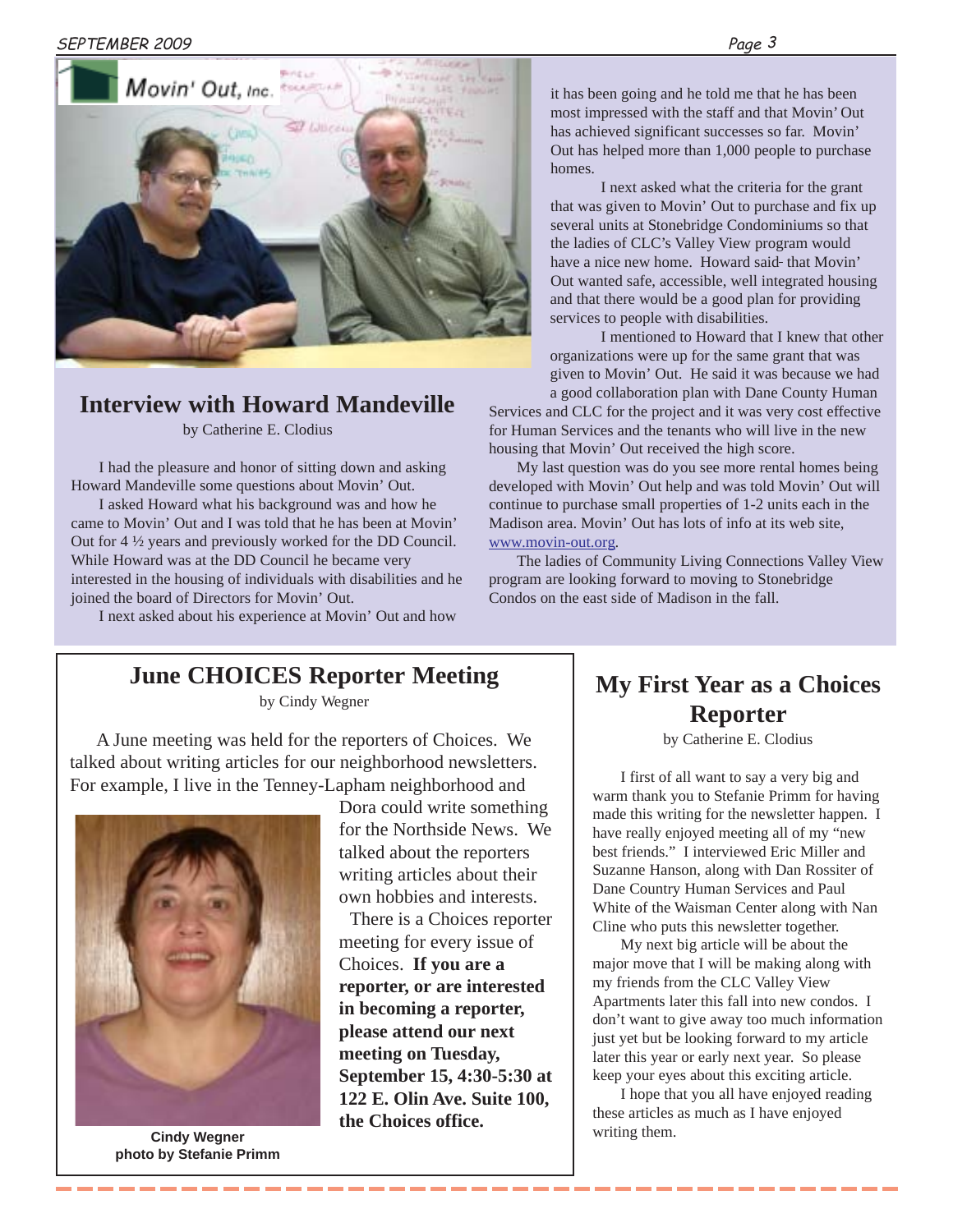## *DORA'S PET CORNER*

## **The July 2009 Dane County Fair**

by Dora Norland and Diane Christoph

I have been going to the Dane County Fair since I was a little kid. The one time I remember going was July of 1992. I had a broken leg and spent my time in a wheelchair. It was my birthday. The fair is always held around my birthday so it's been a family tradition to go to the fair every year.

Some of my favorite things to do at the fair are playing the games, eating the good foods they have and listening to the music. They have many different varieties of food. One of my favorite times at the fair was seeing the Sea Lion Show. I have a picture of myself with the seals. I had one seal with its head on my head and one sitting to the right of me. After that I had a very wet head!!

I love going to the fair with my family and I like that tradition. That's why I wanted to talk about the fair for this article.

The first Dane County Fair was held in October of 1851. The fair was held on a Wednesday and the fair lasted 1 day. In 1871 the cost of admission was 15 cents for youngsters and 50 cents for adults!! The fair was not always held at the Alliant Energy Center where it is now held. It was



held in Madison along the Yahara River, also at Camp Randall, in Stoughton, and finally in 1951 it returned to the Alliant Energy Center.

This year at the fair there were 11 barns of animals. Our first stop were the cow barns where there were 2 different kinds of cows: dairy cows for milk and beef cow for meat products. Diane was totally amazed by the size of the beef cows.

Our second stop was the poultry and rabbit barn. I thought the rabbits were really cute and there were so many different breeds of rabbits. We were impressed by the various sizes of the rabbits. Our third stop was in the barn with the sheep and goats. The goats were



**Lhasa Apso**

*My Dog Bailey*

by Alison Martens

I have a very cute dog. Her name is Bailey. She is a Lhasa Apso. She is white with a little bit of brown. She is a great companion for me. I can talk to her and tell her all of my secrets. If someone comes to the door, she barks at him or her. When we take her outside we say "Park" she piddles. Bailey has to eat special food so that her stomach does not get upset. She

likes to go for walks and bark at people as they walk by. Bailey likes to play with her toys. Her favorite toy is a stuffed dog. At night, Bailey sleeps in a little dog bed in my parent's room. During the day she stays in her kennel. I am glad that Bailey is my dog.

really friendly and the sheep were not. Diane liked the baby goats.

Our last stop was the horse barns. People treated their horses like a pet. Their barn stalls were well decorated. There were awards and ribbons on the door of the stall.

I like horse so I decided to do some research about horses in general. There are a lot of different breeds of horses. Too many to talk about in this article. So I will pick a few breeds to write about.

First, I will let you know about the paint horse. It must be white and one or more of the classic horse colors such as chestnut, bay [brown body with black points on the tail, mane and the hoof to around knee], brown or black.

Second, I'll tell you about the Clydesdale horse. This horse came from the clyde valley in Scotland. This horse weighs less than a ton! It is known for its sturdy, large feet. The Clydesdale in most often bay colored but sometimes roan. This means it has a reddish brown, brown, or black coat speckled with white or gray hairs.

Third, I'll talk about the **American** Quarter Horse. It is the top sprinter of the horse world. They can go 440 yards in 21 seconds or less. That would be really fast!! They often do ranch work or they work cattle.

At the fair there were so many different kinds of animals we didn't get to see them all!! There were pigs and llamas too but we didn't have time to see them.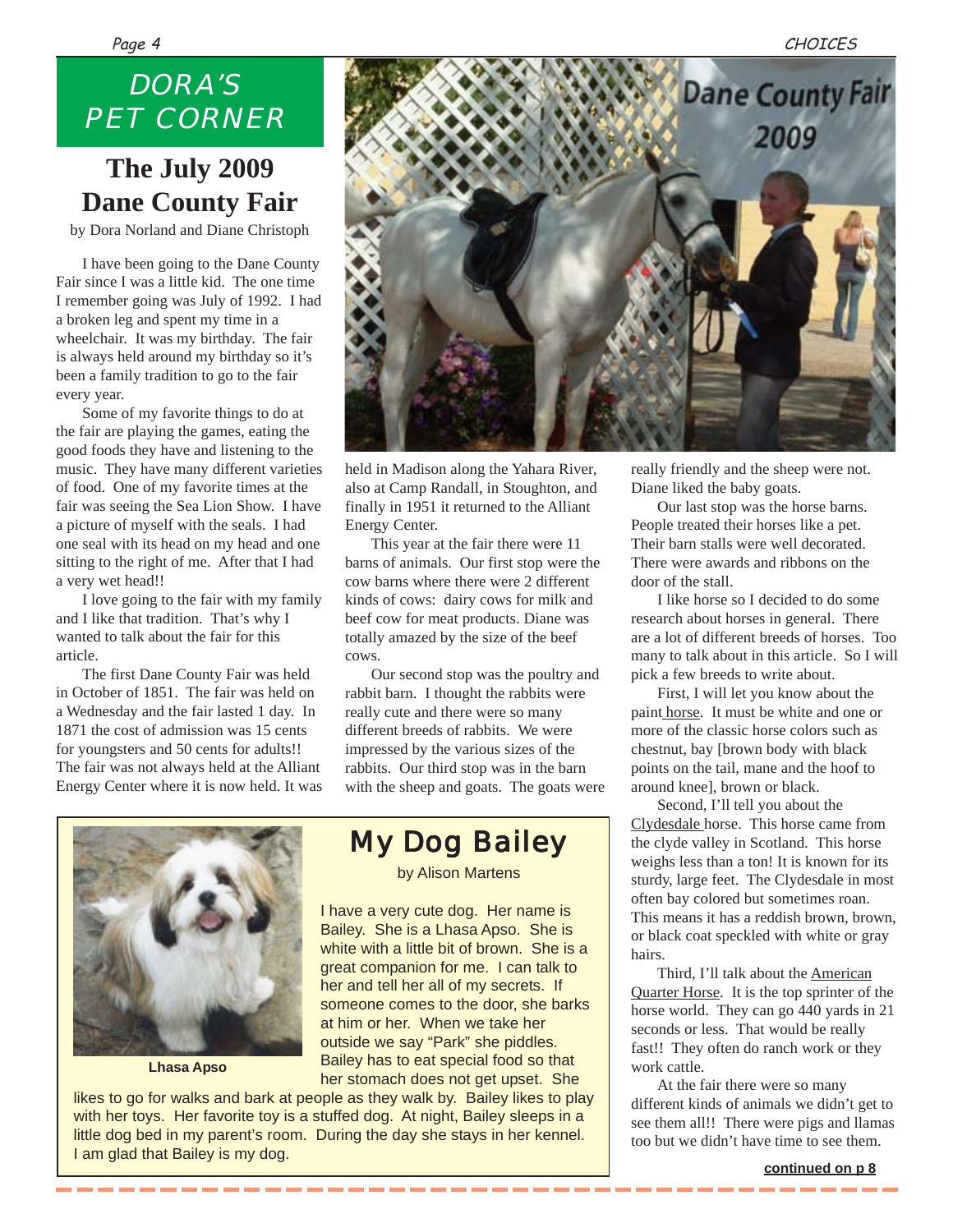

**Agnes Meier accepts the Franklin French Award while French looks on**



**Jamie Gulseth addresses the audience after receiving the Vivian T. Pope Award**



**Catherine Clodius at the MARC Banquet**

**Photos by Bill Authur**



### **MARC Awards Banquet**

by Catherine Clodius

On May 19, 2009 MARC held their yearly banquet at High Point Church and it was a really lovely evening. The evening started out by having social time and a silent auction preceded by remarks and memorial observations for those consumers who have passed away in the past year.

The dinner was absolutely wonderful and it was catered by Cranberry Creek Café and we had sliced turkey, with the best gravy, roasted red potatoes, salad and to top it off everyone's favorite different kinds of cookies along with water, soda and coffee.

The awards program started at approximately 7:00p.m. and first off MARC Employees were recognized for five, ten, twenty and 30 years of dedicated service to the consumers it serves. Next up were the Employer Appreciation award and the various centers nominate an employer who has been most helpful and kind to the consumers that work at the various job sites. Not to single anyone out but Judy Story received an award from the RAC for outstanding service and Jerry Fellenz also received an award for outstanding service. Last but not least Agnes Meier received the 2009 Franklin French award and Jamie Gulseth received The Vivian T. Pope Memorial Award. The evening ended with people paying for their silent auction items and taking them home.

This banquet was one of the most enjoyable ones I have attended and it's because we had room to move around to say hello to our friends

### **The International Timebank Conference Potluck**

by Cindy Wegner

On Friday, June 25th I attended the Timebank potluck and open mic. It was held at the Campus Lutheran Center. People did a variety of performances including poetry and different kinds of music. That was my favorite thing. There was a lot of food. There were at least 200 people attending. A silent auction was held and someone bid \$30 for a box of M&M cookies and \$15 worth of coupons for ice cream from the Chocolate Shop on State St.

Anyone can join the Timebank by calling 663-0400 or through the Timebank website at www.danecountytimebank.org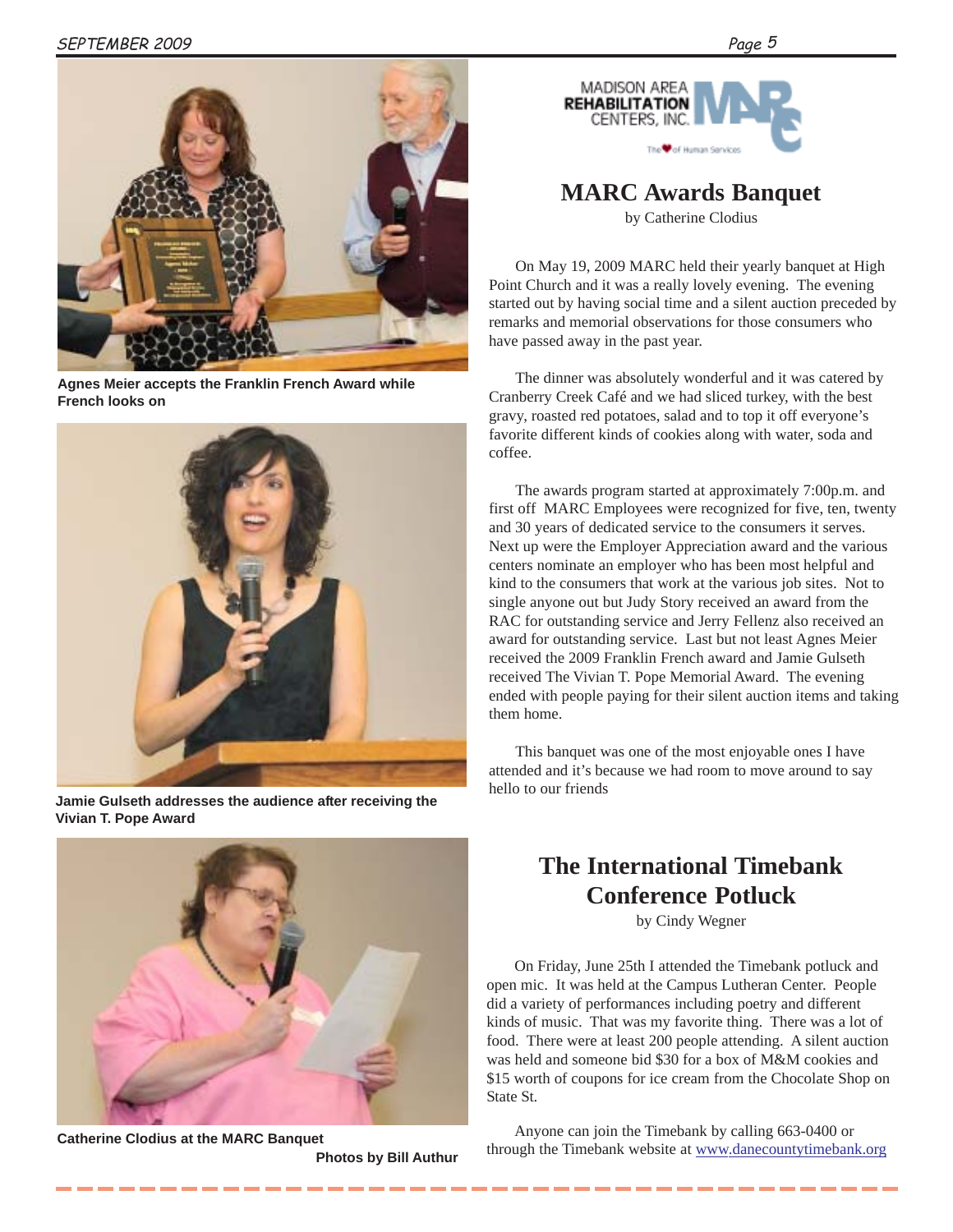Book Review by Christa Decker

## **Hearts**

by Hilma Wolizter

This book is about a woman, Linda, and her teenage stepdaughter, Robin. Since Linda had married Robin's father only six weeks before he died unexpectedly, the two women barely know each other. They are driving to California to start over and Robin is going to stay with relatives she doesn't know; she is angry and resentful. Their journey gives them time to learn more about themselves, each other and what is inside their hearts.



 $heats$ 

What I liked about the book was the characters, not only Linda and Robin, but the other people they meet along the way.

What I didn't like about the book was that Robin smokes pot because she can't deal with her feelings and the secrets she won't share.

I would recommend this book to others who like to read about how people, who seem to have little in common, overcome their differences to build a relationship.



### **What is Poetry**

by Emily Datta

Poetry is food for the soul poetry rocks and takes a role poetry is quiet as a mole it is found deep within your soul

Poetry is open and free, no wonder so are we. Poetry is hard as a sweet tart, we all know poetry really comes from the heart.

# Infoshare: Quality of Life Day **HEALTHY BODY = HAPPY YOU**

Friday October 9, 2009 **Alliant Energy Center Exhibition Hall** Registration Fee: \$10 per person (Registration fee includes meals and materials)

Dr. Bill Schwab, UW-Madison, will talk about preparing for office visits and personal well-being. The morning workshops will include information on the following topics: Diabetes, seizures, a panel discussing how to prepare for ER visits and hospital stays, how to be a Great Personal Care Worker (and how to get the most out of YOUR support staff), and an introduction to the Wellness Inclusion Nursing (WIN) program at the Waisman Center. This session will include healthy eating and prevention diet demonstrations.

Janet Estervig will speak at lunch about nutrition, and there will be a new performance by Encorel Studio for the Performing Arts.

The afternoon will be filled with fun and active sessions: Yoga, Laughter Yoga, Dance Therapy, and Walking Your Way to Health. We will end the day with a game of Jeopardy! with prizes!

To register, call: James Mulder-Philyaw 608-265-9440 ext. 440 comm.training@waisman.wisc.edu

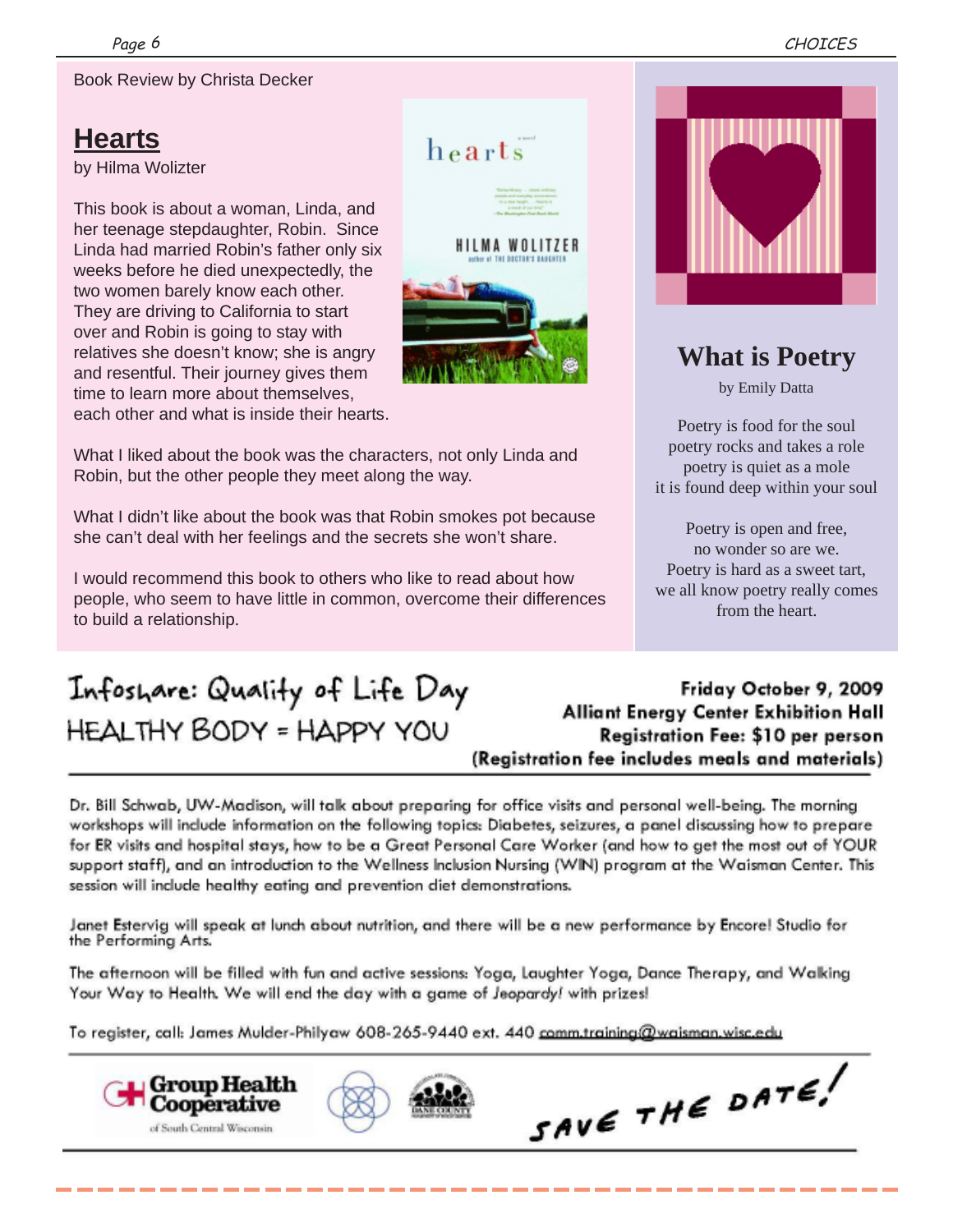### *Announcement!... The 10th Annual Halloween Costume Party*

sponsored by The Arc-Dane County – will be held on **Sunday, November 1, 2009 from 2:00 – 5:00 pm at Pooley's, 5441 High Crossing Blvd, Madison**

(located ¾ mile from Eastgate Cinema). This site is Wheelchair accessible with FREE parking available. Tickets must be prepurchased from The Arc-Dane County for each person. (*Sorry, no free tickets for staff, attendants, or family members*). Be ready to enjoy Music, Dancing, Munchies, Parade of Costumes, & Door Prizes. The party is limited to 350 people

on a first come – first serve basis.

#### **COST: \$3.00 - Arc-Dane County member \$5.00 - Non-member**

**Ticket requests must be received by Monday, Oct. 19, 2009** for planning. Upon receipt of the ticket request and payment, the tickets will be mailed. Each family or agency is responsible for distributing the tickets purchased. If you have ordered too many tickets or need more tickets, please network with other DDC members. **When you receive your ticket, print your full name on the back of your ticket to be eligible for a door prize at the party!)**

**NOTE:** All clients must carry emergency contact **information at the party.**

All clients must provide <u>own transportation</u> to and from **the party.**

#### **TICKET REQUEST FORM**

**Please list name and/or agency of person responsible for distributing tickets purchased.**

| State: $\frac{\text{Zip:}}{\text{Lip:}}$       |               |
|------------------------------------------------|---------------|
|                                                |               |
|                                                |               |
| TICKETS $@$ \$3.00 (Arc-Dane Co. member) $$\$$ |               |
| TICKETS @ \$5.00 (Non-member)                  |               |
| <b>TOTAL DUE:</b>                              | $\sim$ $\sim$ |
|                                                |               |

#### **When you receive your ticket, print your full name on the back of your ticket to be eligible for a door prize drawing at the party.**

**Send form & payment (***payable to The Arc Dane County***) to:** The Arc-Dane County, Paul A. Yochum, Exec. Dir. 6602 Grand Teton Plaza, Madison, WI 53719

**Fax: 833-1307 \* Phone: 833-1199 \* email arcdane@chorus.net**

## **New WIN Program a Winner at Waisman Outreach**

by Jeffrey Johnson

The WIN Program (Wellness Inclusion Nursing) is designed to help consumers and their staff understand their health care needs. The WIN nurses will teach and train home staff how to identify problems and connect with community resources that are appropriate for the individual, such as Home Health nursing, Hospice Care, and medical specialists. WIN is currently only available to adults in Dane County receiving supported living services. WIN provides consultation and education but does not provide ongoing nursing care.

 Bonnie Phelps is the director of the WIN Program and she does home visits as well as referrals for consumers that are in need of community resources. Bonnie started in January 2009 with the WIN program. Bonnie hired two more nurses this spring, Michael Shinners and Pam Keating. These nurses must have really good communication and nursing skills to work with people with developmental disabilities. Michael and Pam do home visits and train home staff. They check in with their clients and see how they are doing as well as support brokers and residential staff to manage their health care and navigate the health care system. Bonnie works closely with other agencies to provide support and education.

For more information or to make a referral to WIN, please contact Bonnie Phelps at bphelps@waisman.wisc.edu or 890-2842.

**WIN Program Staff**



her job at the Waisman Center as a nurse on January 5<sup>th</sup>, 2009. As the director of WIN (Wellness Inclusion Nursing Program), Bonnie does home visits, teaches clients, and takes them to their doctor appointments. Bonnie has three kids who

Bonnie Phelps started

**Bonnie Phelps, WIN Program Director**

like sports and she takes them to their sporting events. She likes reading and cooking and camping. Bonnie likes the people at the Waisman Center and says that we work well together as a team. **continued on p. 9**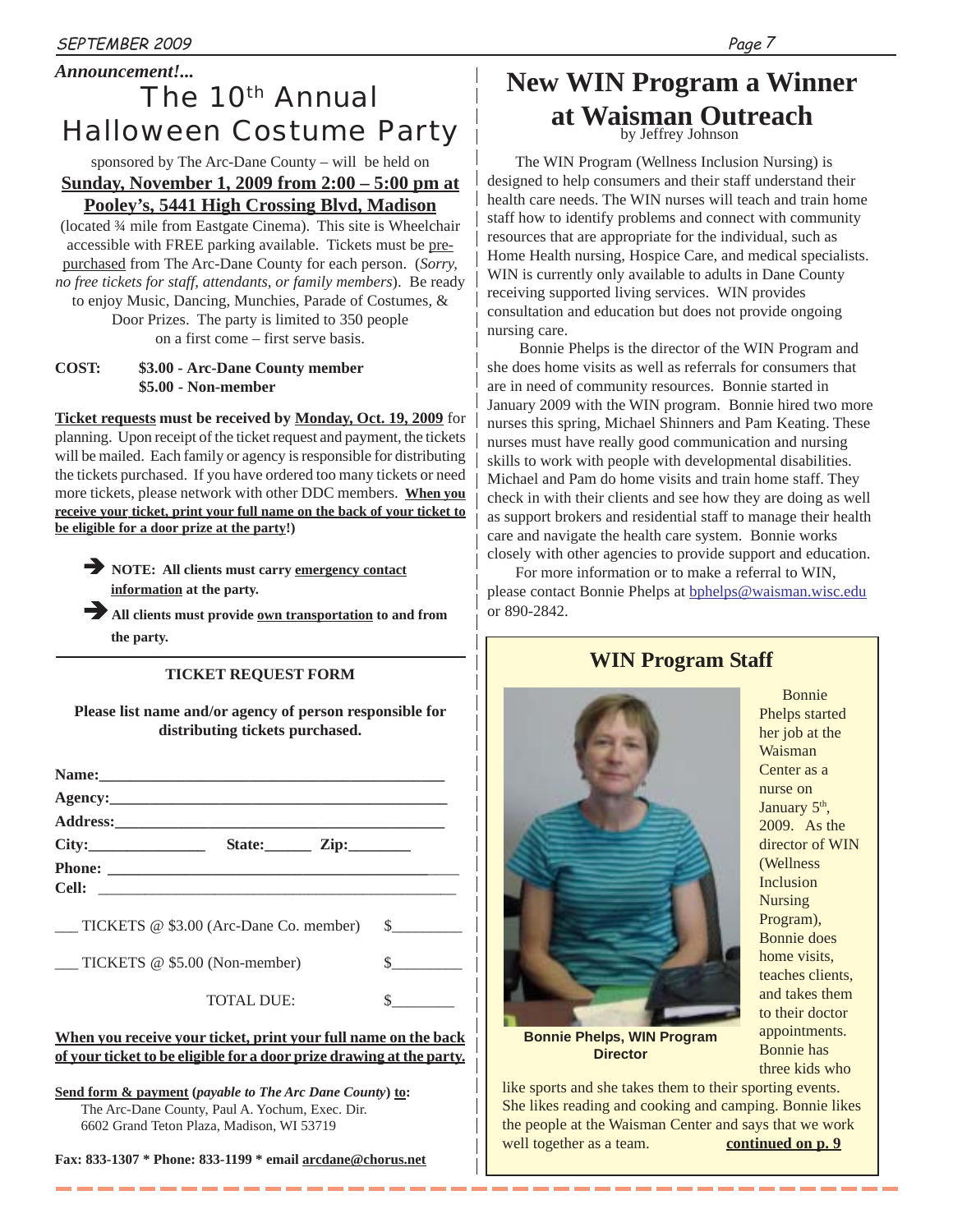### **The 2009 Dane County Fair, continued from p. 4**

There were animals at the fair for entertainment too. We got to see the Welde's Big Bear Show and the Kiddie Farm.

The Welde's are a family where bears have been part of the family for 75 years. The bears the family trains are

European brown bears. This bear is related to the grizzly bear here in the United States. Bears are extremely intelligent; treats are used to help the bears learn their tricks. The treats are dog biscuits, fish, sardines and honey. Four bears were in the show we saw. Lucy and Tootsie are 2 years old, brother and sister and came out first. After them Fred and Ginger came out. They are 15 years old. One of them played basketball.



Another rode a scooter. Ginger stood on a huge beach ball and balanced on the ball for a long time. For another trick Fred caught the rings on his neck! When the show was over the bears went for a swim in a pool. They had a lot of fun swimming.



**Welde's Big Bears, Fred and Ginger**

At the Kiddies Farm, we saw baby chicks, rabbits and ducks. The baby chicks were so small they fit in the palm of my hand. My chick fell asleep in my hand when I was petting it. Diane's chick wouldn't sit still!! My chick was yellow and Diane's was brown. It was interesting to hold the baby chick in my hand.

We had fun at the fair. I hope you can go to the fair next year to hear the music, ride the rides, see the animals, and play the games.

You might learn something new too!! **The chick fell asleep in Dora's hand**



### **Dan's 2009 Trip to Camp Wawbeek** Dan Remick

I was at Camp Wawbeek from June 14 to June 19 of 2009. We had very good weather up at camp. I had a very good time. We went in to Dells and walk round town, and also we went to Culver's for some ice cream in Dells.

I am going to be helping out Easter Seal of Wisconsin to raise lots of money for Camp Wawbeek, because Camp Wawbeek means a lot to me.

I love to come to camp every year; Camp Wawbeek is my home away from home. I have lots of special friends at camp.

\_\_\_\_\_\_\_\_\_\_\_\_

### **No One Understands Me**

By Dale Buttke

I talk as loud as I can, I like to talk to women. But it only just seems, Like I can just only dream.

I talk to people I meet, But my words seem to delete. I like to go to the sea, And also there, they won't understand me.

Will I meet a heavenly woman? If only I knew when. That will be a great sight, Or will I be in a great fright.

And so I will stand here, Will anybody hear me, or go in tears? But until then, I will be manly, Will anybody understand me?



**Dale Buttke photo by Stefanie Primm**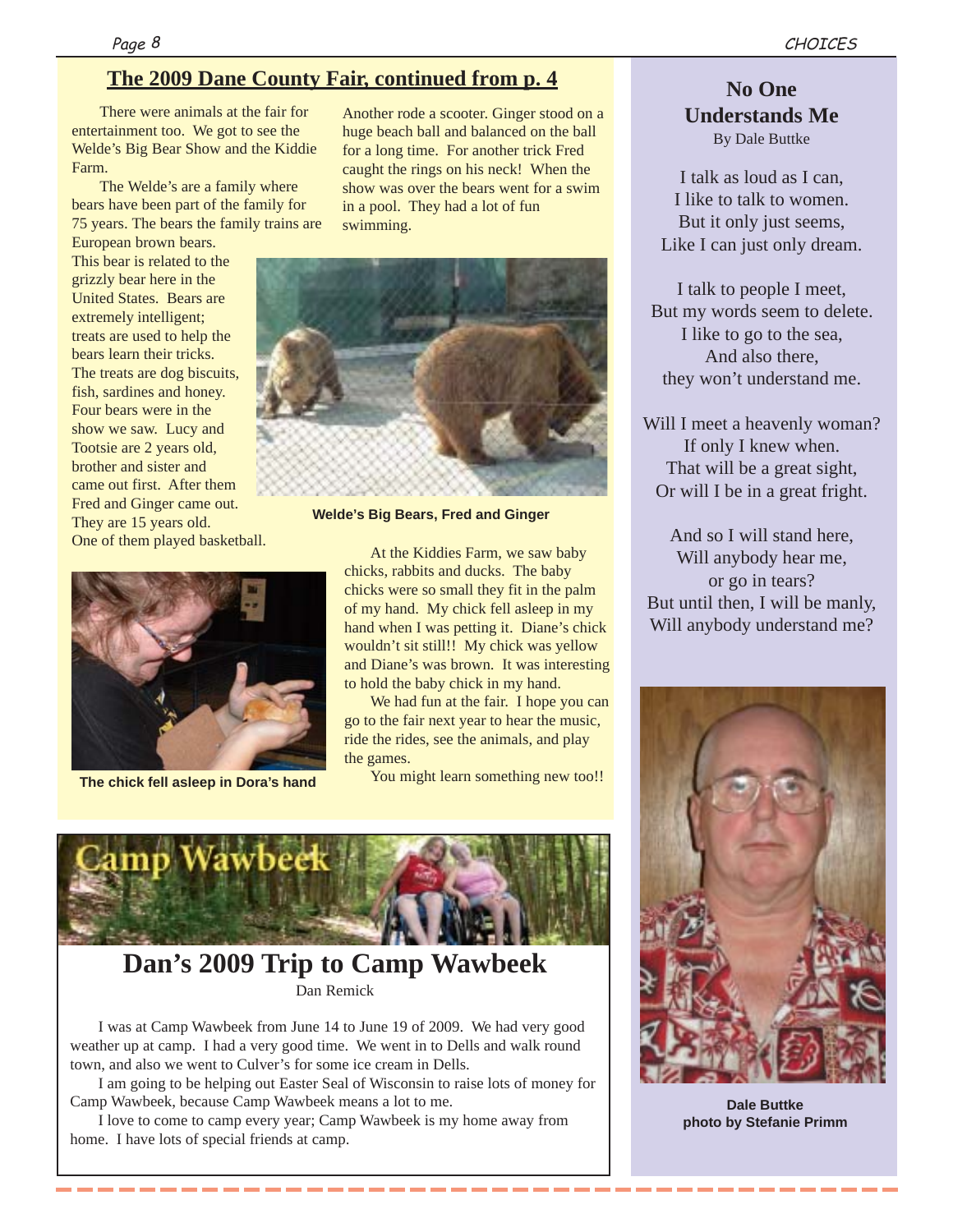# *SAVE THE DATES!*

*UPCOMING People First of Dane County MEETINGS*

**All meetings are on Tuesday evenings from 6:00 to 7:15 p.m. at 122 E. Olin Avenue, Madison WI**

*\* September 15 \* October 20 \* November 17 \* December 15* **(Holiday potluck!)**

> *SAVE THE DATES!*

### **Kim Turner, Director of Options**

by Dan Remick

Kim Turner is the director of Options in Community Living. Kim has worked at Options for 27 years. Options helped me to move in to the community of Madison, Wisconsin. Some people need more help then others. Kim likes working at Options because everyday is different, because she love to learn new things, and she has opportunities to help people get support and have good lives.

Kim said that she is just starting to plan for next year, but it may that Options may get less money and that will means less staff time, to work with clients in Madison. Kim said that Options is doing

#### **WIN Program Staff, continued from p. 7**

Pam Keating used to be a nurse in Kenosha School District. She worked there for many years. She worked with kids who live at home with their family. Pam saw an ad in the Wisconsin State Journal for a position with WIN at the Waisman Outreach Center. She got the job on May 1<sup>st</sup>, 2009. She wants to learn more about the DD System so she can help people with disabilities.

Pam helps home staff understand what to do to help people with disabilities and their health problems. She likes all of her co-workers and her boss is Bonnie Phelps.

as well as they can and that the future will be good for all of our people and our staff. Options is planning to stay in the current location a couple more years, so Options is not going to moving any time soon.

Do you think that Options will support more people, in Dane County, or is Options going be limited? Kim said that is a real big question for Options, Kim said that Options does not know what the budget is going to be for Dane County. Do you have any favorite clients? Kim said that she won't answer that but tries hard to get to know everyone.

Michael Shinners started his job at Waisman Outreach Center as a nurse on March 5<sup>th</sup>, 2009. Michael likes to help clients manage their diabetes. He spends some time in the office and also does home visits. Michael works with people that have developmental disabilities.

He only works in Dane County. He likes the people he works with and helping his clients have better lives. Michael bikes to work almost every day and even bikes all over for home visits! He also bikes for fun on the weekends.



**Pam Keating**



**Michael Shinners**